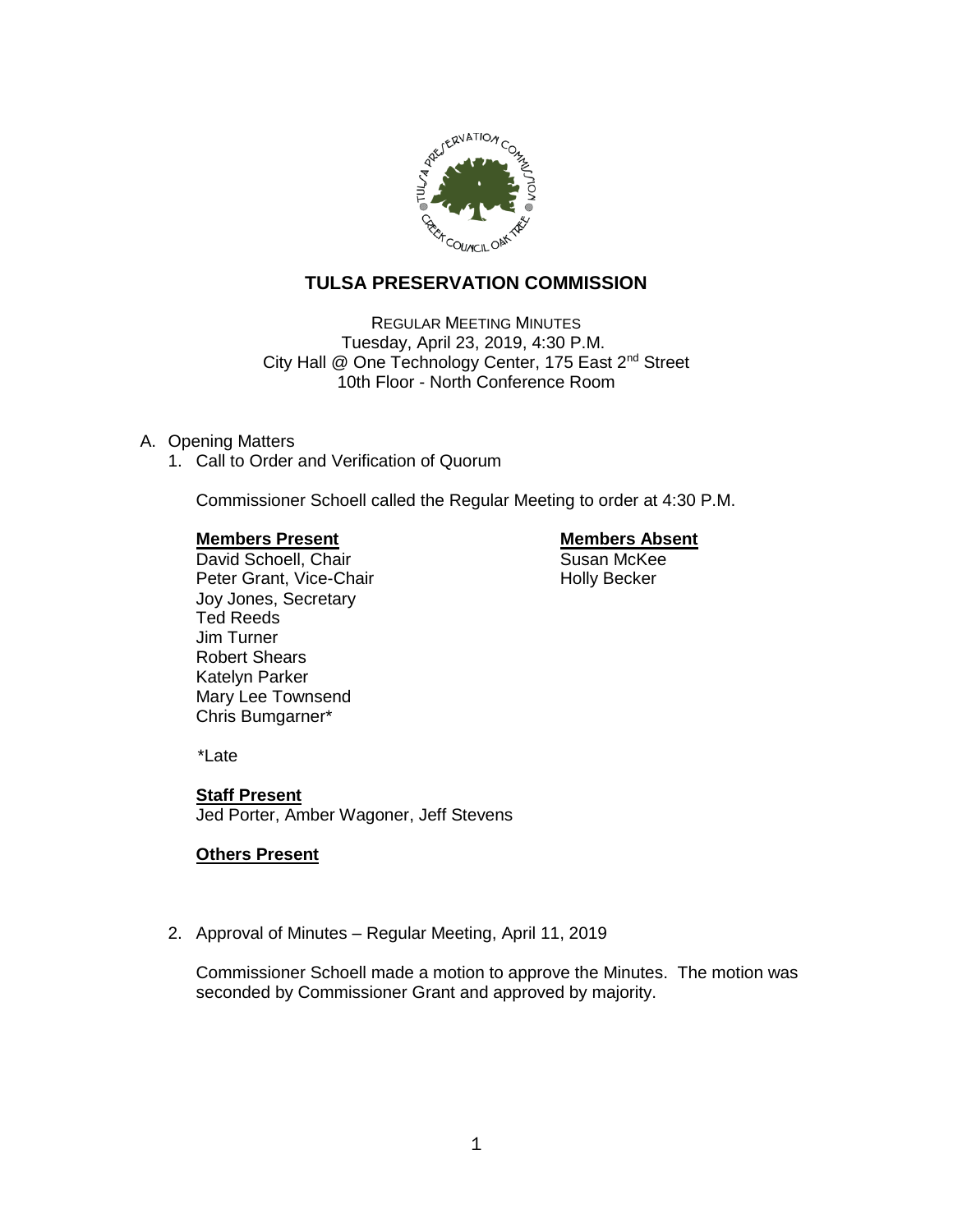**Vote:** Minutes - Regular Meeting, April 11, 2019

| <b>In Favor</b> | <b>Opposed</b> | <b>Abstaining</b> | Not Pr        |
|-----------------|----------------|-------------------|---------------|
| Schoell         |                | Jones             | <b>Becker</b> |
| Grant           |                | <b>Shears</b>     | <b>Bumga</b>  |
| Parker          |                |                   | McKee         |
| Reeds           |                |                   |               |
| Townsend        |                |                   |               |
| Turner          |                |                   |               |

**Ing Not Present** Bumgarner

- 3. Disclosure of Conflicts of Interest No Conflicts of Interest were disclosed.
- B. Actionable Items
	- 1. **HP-0076-2019 / 901 N. Cheyenne Ave.** (Brady Heights) *Historic Preservation Permit Subcommittee Review Date: April 16, 2019* Applicant: Blake B. Shipley Proposal:
		- 1. Construction of porches
		- 2. Replacement of windows

Staff presented its report, noting that the recommendation of a porch eight feet (8'-0") in depth by the Historic Preservation Permit Subcommittee would not be allowed under the Zoning Code. Staff noted that wood siding was revealed after the removal of asbestos siding and that siding would be replaced in-kind where rehabilitation is not possible. Commissioner Grant presented the report on behalf of the Historic Preservation Permit Subcommittee, noting that additional dimensions requested were provided by the applicant. Commissioner Turner inquired if the size of the column was 6"x6", which the applicant confirmed. Commissioner Turner stated that a round, tapered column would be more appropriate than a square column; the applicant stated his preference for a square column. Commissioner Turner then inquired if there would be a support beam present, and the applicant indicated that one would not be present. Commissioner Grant stated that the applicant will need to include a support beam, and Commissioner Parker stated that it would be more historically accurate to have a trim beam. Commissioner Shears inquired if the applicant would have the rafter tails exposed, which the applicant confirmed. Commissioner Turner suggested that the applicant install fiberglass columns, as solid timber is likely to twist and split. Commissioner Grant suggested a steel post inside the column could also be appropriate. The applicant inquired if columns measuring 8"x8" would be more appropriate than 6"x6" and there was general agreement amongst the commissioners that 8"x8" would be more appropriate.

As there was no further discussion, Commissioner Grant made a motion to approve the application with the following conditions—columns to be 8"x8" with prefabricated or engineered column concealed by veneer, 2"x10" beam on the west porch to be inserted between the top of the columns and the bottom of gable siding, 2"x8" beam on the east porch to be inserted likewise, and all columns being wrapped with 1x veneers. The motion was seconded by Commissioner Reeds and was approved unanimously.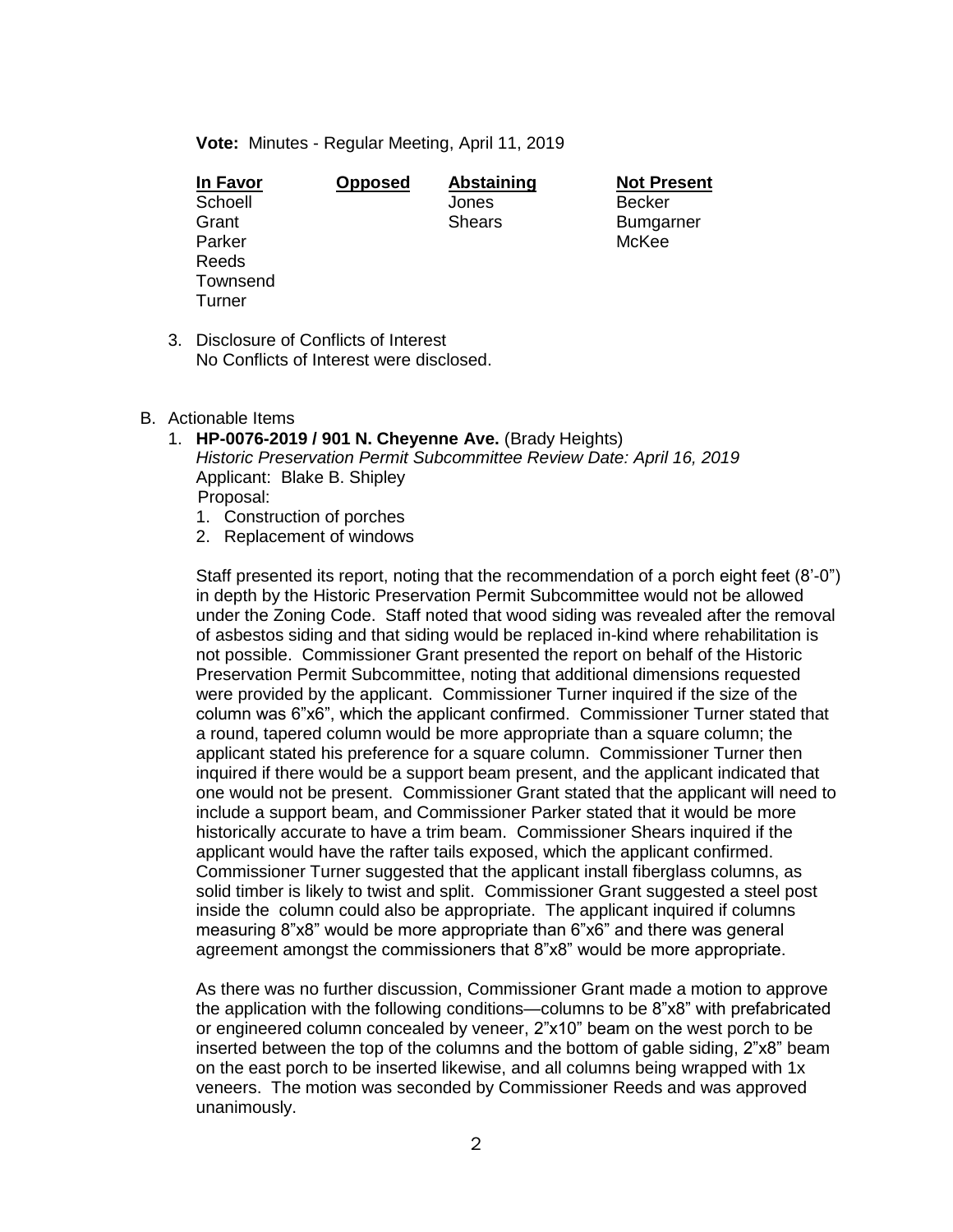#### **Vote:** 901 N. Cheyenne Ave. **(Brady Heights)**

| In Favor   | <b>Opposed</b> | <b>Abstaining</b> | <b>Not Present</b> |
|------------|----------------|-------------------|--------------------|
| 1. Schoell |                |                   | Becker             |
| 2. Grant   |                |                   | McKee              |

- 3. Bumgarner
- 4. Jones
- 5. Parker
- 6. Reeds
- 7. Shears
- 8. Townsend
- 9. Turner

#### 2. **HP-0092-2019 / 1701 S. Madison Ave.** (North Maple Ridge)

Applicant: Sheri M. Williams Proposal: 1. Addition of windows to doors on garage

*Application to amend previous approval of an application by Tulsa Preservation Commission on March 14, 2019*

Staff presented its report. Commissioner Schoell inquired if the glass would be clear, which the applicant confirmed, stating that it was double-insulated glass. The applicant stated that the style of door was altered to accommodate the windows.

As there was no further discussion, Commissioner Grant made a motion to approve the application. The motion was seconded by Commissioner Reeds and approved unanimously.

### **Vote:** 1701 S. Madison Ave. **(North Maple Ridge)**

|   | In Favor     | <b>Opposed</b> | Abstaining | <b>Not Present</b> |
|---|--------------|----------------|------------|--------------------|
|   | 1. Schoell   |                |            | Becker             |
|   | 2. Grant     |                |            | McKee              |
|   | 3. Bumgarner |                |            |                    |
| Δ | . Innes      |                |            |                    |

- 4. Jones
- 5. Parker
- 6. Reeds
- 7. Shears
- 8. Townsend
- 9. Turner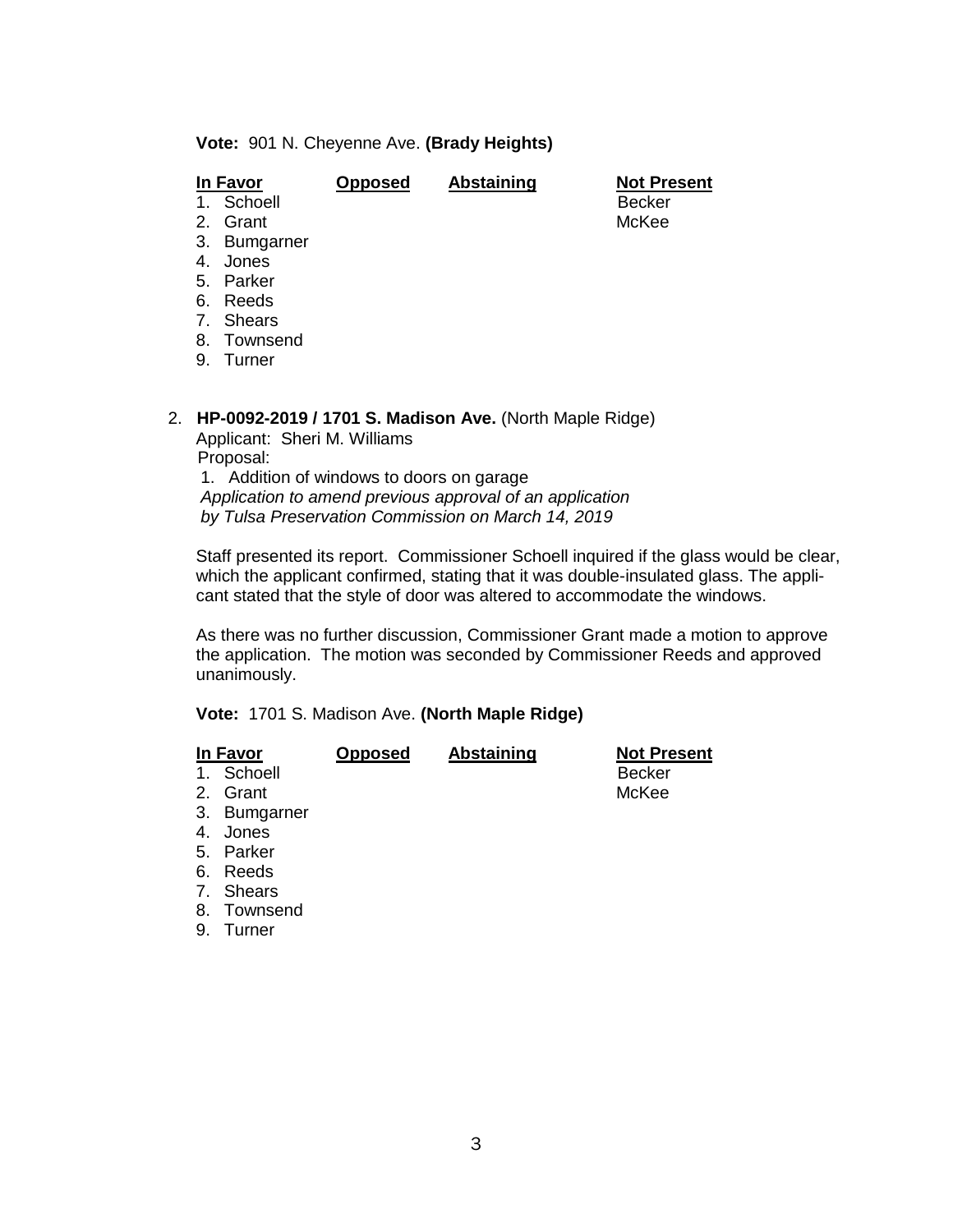# 3. **HP-0093-2019 / 640 N. Denver Ave.** (Brady Heights)

Applicant: Jones Design Studio Proposal:

1. Substitution of Andersen 100 Series Windows *Application to amend previous approval of an application by Tulsa Preservation Commission on April 26, 2016*

Staff relayed that the applicant requested a postponement of the review of their application to a future meeting.

## 4. **HP-0094-2019 / 1720 S. St. Louis Ave.** (Swan Lake)

Applicant: James K. Henning Proposal:

1. Demolition of residence

Staff presented its report. Commissioner Turner inquired if the applicant also owned other properties in the area that had been previously been restored, but the staff did not have that information available. Commissioner Shears inquired if the front left side of the residence had been an addition, which Commissioner Turner confirmed. Commissioners Parker and Reeds noted that the property had unique qualities and attributes. Commissioner Bumgarner inquired if the structure was identified as a contributing resource during the initial survey of Swan Lake, and staff confirmed that the structure was not a contributing resource. Commissioner Bumgarner inquired if the commissioners would pursue an extension of the stay of demolition if the application is denied. Commissioner Parker noted that the windows were not original and that the siding may be the only remaining original element. Commissioner Grant stated it would be preferable to have a new property on the site that is more historically appropriate for the neighborhood.

As there was no further discussion, Commissioner Turner made a motion to deny the application. The motion was seconded by Commissioner Shears and approved by majority.

**Vote:** 1720 S. St. Louis Ave. **(Swan Lake)**

|        | <b>Opposed</b>                                                     | <b>Abstaining</b> | <b>Not Present</b> |
|--------|--------------------------------------------------------------------|-------------------|--------------------|
|        | <b>Bumgarner</b>                                                   | Jones             | <b>Becker</b>      |
|        | Townsend                                                           |                   | McKee              |
|        |                                                                    |                   |                    |
|        |                                                                    |                   |                    |
|        |                                                                    |                   |                    |
| Turner |                                                                    |                   |                    |
|        |                                                                    |                   |                    |
|        | In Favor<br>Schoell<br>2. Grant<br>3. Parker<br>Reeds<br>5. Shears |                   |                    |

- C. Reports
	- 1. Chair Report None
	- 2. Staff Report None